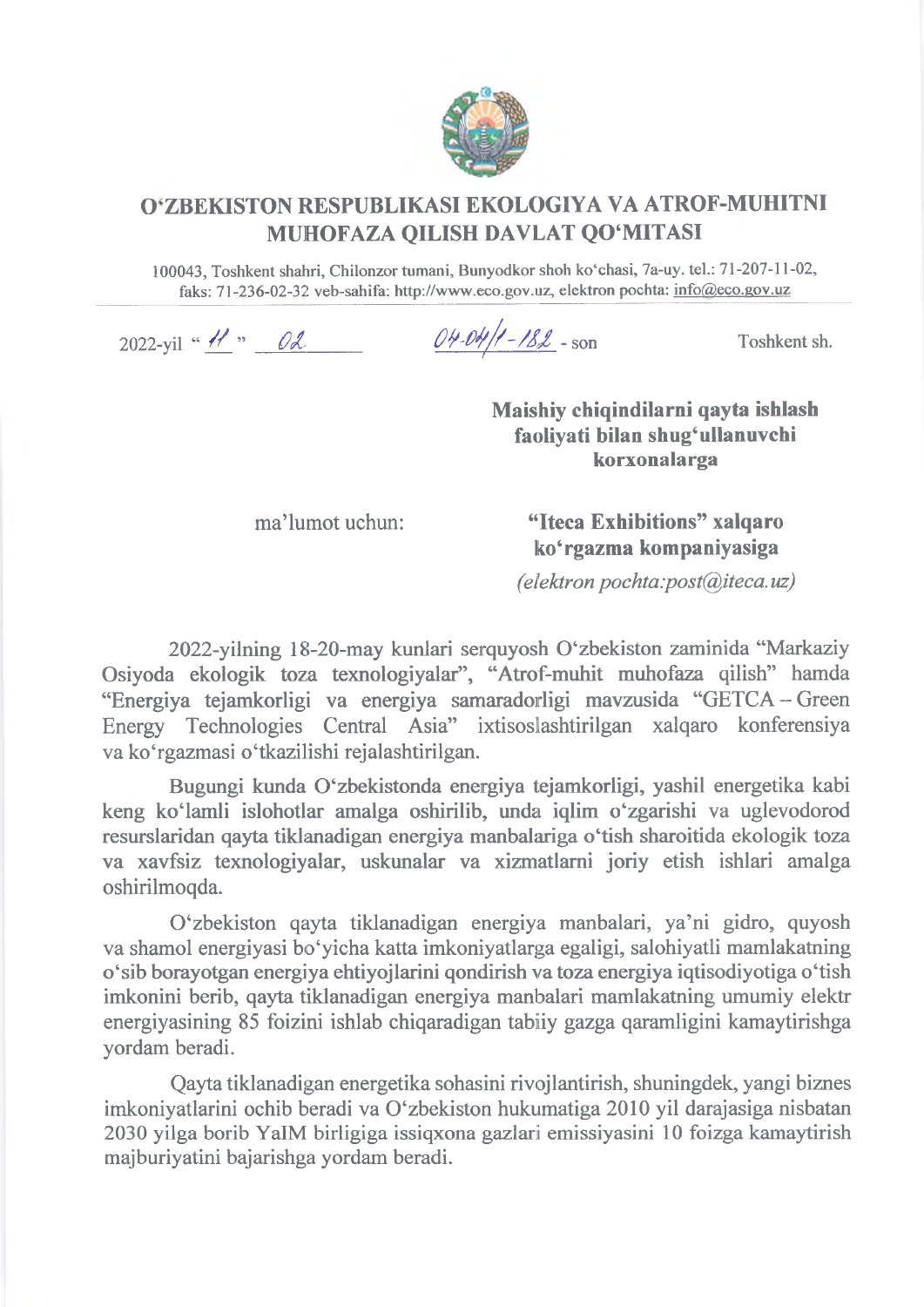Mazkur tadbir Markaziy Osiyoda atrof-muhitni muhofaza qilish, tabiiy resurslardan oqilona foydalanish borasidagi ustuvor vazifalami amalga oshirishga xizmat qilib, mahalliy ishlab chiqaruvchilar va iste'molchilar, soha mutaxassislari uchun o'rganish va amaliyotga tatbiq etish imkonini beradi.

Yuqoridagilami inobatga olib ekologik toza texnologiyalar sohasida uskunalar va xizmatlar sohasida sarmoyaviy hamkorlikni yo'lga qo'yish bo'yicha takliflar bildirish istagidagi tadbirkorlami ko'rgazma pavilionida o'z mahsulotlari va uskunalari bilan ishtirok etishi mumkinligini bildiramiz.

*Ko'rgazma pavilionida joy olish istagida bo'lganlar uchun telefon raqam:+99871205-18-18, elektron pochta:post@iteca. uz/*

**Rais o'rinbosari I. Boqijonov**

**N.Sherqulov 71-207-07-70 (7050#)**